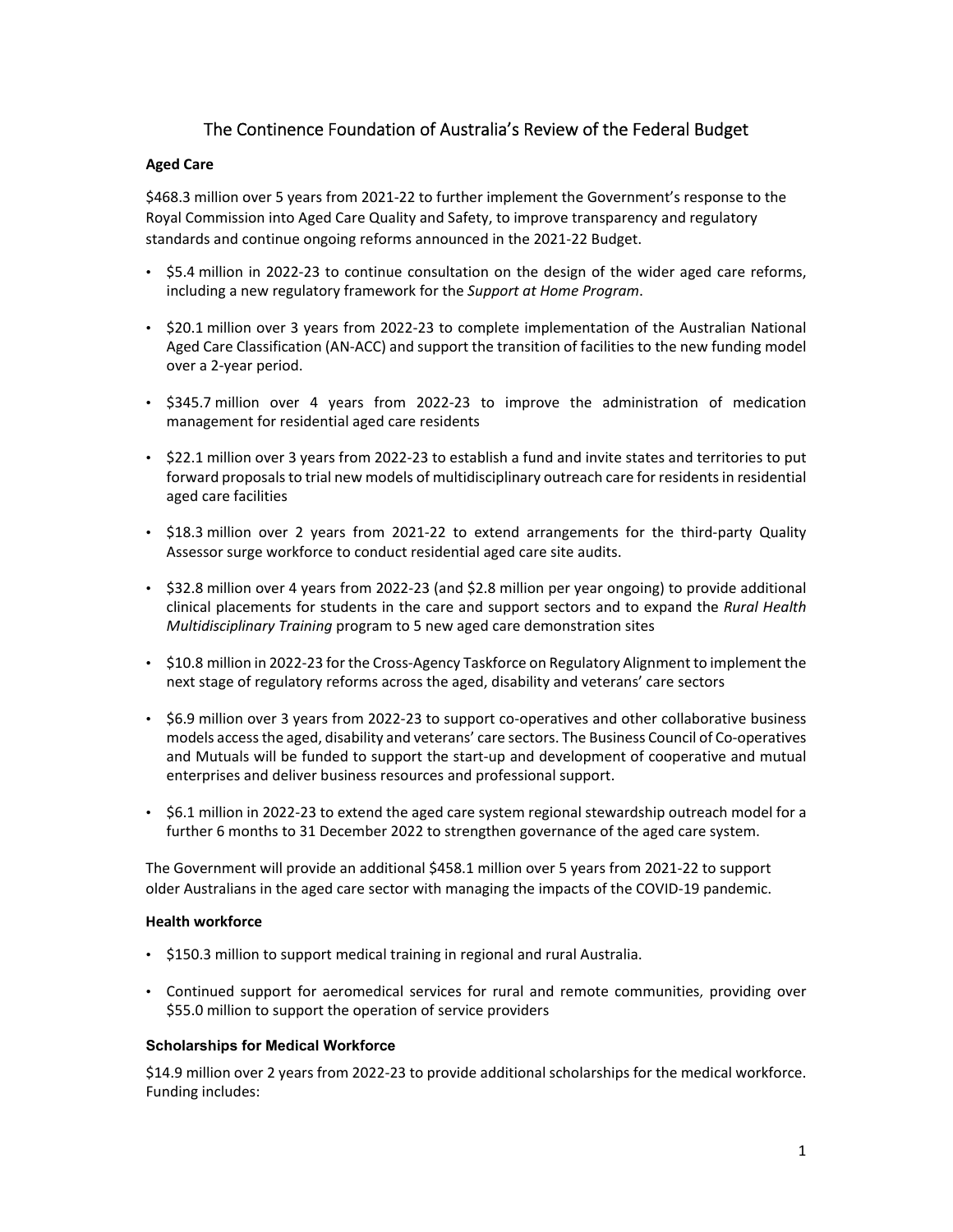- \$13.9 million over 2 years from 2022-23 to continue and expand the number of health scholarships offered under the Puggy Hunter Memorial Scholarship Scheme by up to 150 additional places a year
- \$1.0 million in 2022-23 to provide a matching co-contribution to the Australian College for Nursing for 21 new scholarships for nurses seeking to develop their leadership skills.

The cost of this measure will be partially met from within the existing resources of the Department of Health.

#### **Rural health**

- An additional \$632.8 million, including \$296.5 million for the related measures within the 10 Year Stronger Rural Health Strategy, bringing the total investment in primary care to \$1.7 billion.
- \$99.3 million, to build training and education opportunities in rural regions. The Government will increase by 80 the number of medical Commonwealth Supported Places available at rural campuses.
- \$36.2 million to establish two new University Departments of Rural Health (UDRH) in the South West (Edith Cowan University) and Goldfields (Curtin University) regions of Western Australia.
- \$14.8 million to support Charles Sturt University to deliver a Rural Clinical School.
- support for the National Rural Health Students Network of Rural Health Clubs with \$2.1 million over four years.
- This will further expand the Rural Health and Medical Training (RHMT) program, which currently has a national network of 19 Rural Clinical Schools, 17 UDRHs and 26 hubs. This expansion will see more than \$152.5 million invested in both medical and health education and training by our universities across regional Australia over the next four years.
- \$1 million as a matching co-contribution for the Bullwinkel Scholars, establishing 21 scholarships through the Australian College of Nursing, which will support nurses seeking to further their professional development in leadership.

#### **Women's Health Strategy**

- \$1.6 million over 4 years from 2022-23 to establish a National Advisory Council for Women's Health to evaluate and monitor the implementation of the Strategy
- \$1.6 million over 3 years from 2022‐23 to extend the Australian Longitudinal Study on Women's Health – Mothers and their Children's Health survey.

#### **Medical research**

Committing a further \$1.3 billion under the Medical Research Future Fund (MRFF) Ten Year Investment Plan. The updated \$6.3 billion MRFF Ten Year Plan will provide research funding across the following themes:

- \$2.1 billion over 10 years from 2022‐23, representing a further \$604.8 million, for medical translation to support medical discoveries become part of medical practice
- \$1.5 billion over 10 years from 2022-23, representing a further \$114.9 million, for medical research to help researchers tackle significant challenges through investment, leadership, and collaboration